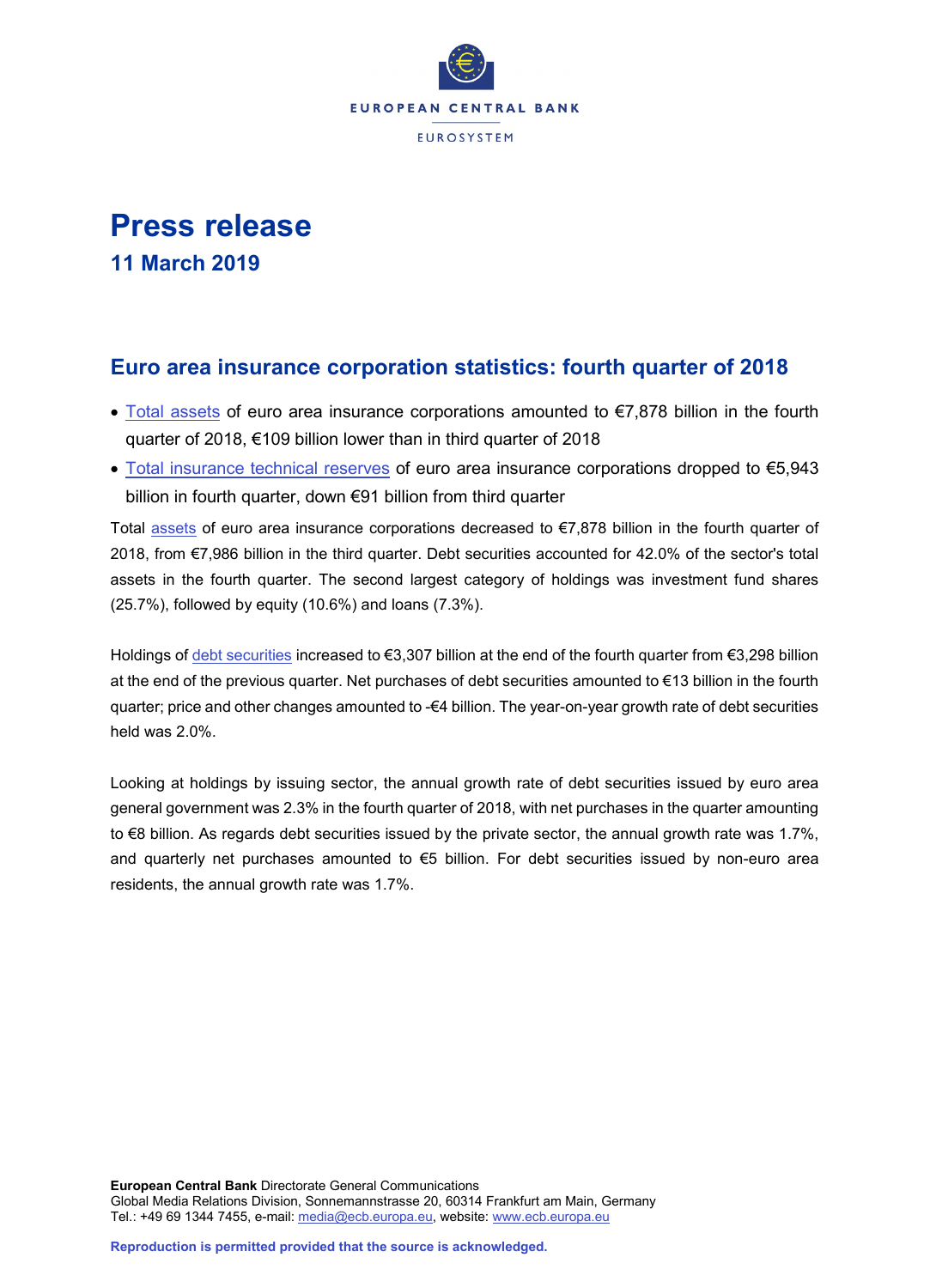#### **Chart 1**

Insurance corporations' holdings of debt securities by issuing sector

(quarterly transactions in EUR billions; not seasonally adjusted)



[Data for insurance corporations' holdings of debt securities by issuing sector](https://sdw.ecb.europa.eu/browseSelection.do?type=series&q=ICB.Q.U2.X.S128.A30.T.4.U2.S1._T.EUR%2c+ICB.Q.U2.X.S128.A30.T.4.U2.S13._T.EUR%2c+ICB.Q.U2.X.S128.A30.T.4.U4.S1._T.EUR%2c+ICB.Q.U2.X.S128.A30.T.4.W0.S1._T.EUR&node=SEARCHRESULTS&ec=&oc=&rc=&cv=&pb=&dc=&df=)

Turning to insurance corporations' holdings o[f investment fund shares,](https://sdw.ecb.europa.eu/browseSelection.do?type=series&q=ICB.Q.U2.X.S128.A60.T.1.W0.S1._T.EUR+ICB.Q.U2.X.S128.A60.T.4.W0.S1._T.EUR+ICB.Q.U2.X.S128.A60.T.Z.W0.S1._T.EUR&node=SEARCHRESULTS&ec=&oc=&rc=&cv=&pb=&dc=&df=) these decreased to €2,025 billion in the fourth quarter of 2018, from €2,120 billion in the previous quarter, with net sales of €5 billion and price and other changes of -€89 billion. The year-on-year growth rate in the fourth quarter was 3.1%. The annual growth rate of euro area money market fund shares held by insurance corporations was -0.3% in the fourth quarter of 2018, with net sales in the quarter amounting to €8 billion. As regards holdings of euro area non-money market fund shares, the annual growth rate was 4.3%, with quarterly net purchases amounting to €21 billion. For investment fund shares issued by non-euro area residents, the annual growth rate was -6.9%, with quarterly net sales of €18 billion.

**European Central Bank** Directorate General Communications Global Media Relations Division, Sonnemannstrasse 20, 60314 Frankfurt am Main, Germany Tel.: +49 69 1344 7455, e-mail: [media@ecb.europa.eu,](mailto:media@ecb.europa.eu) website[: www.ecb.europa.eu](http://www.ecb.europa.eu/)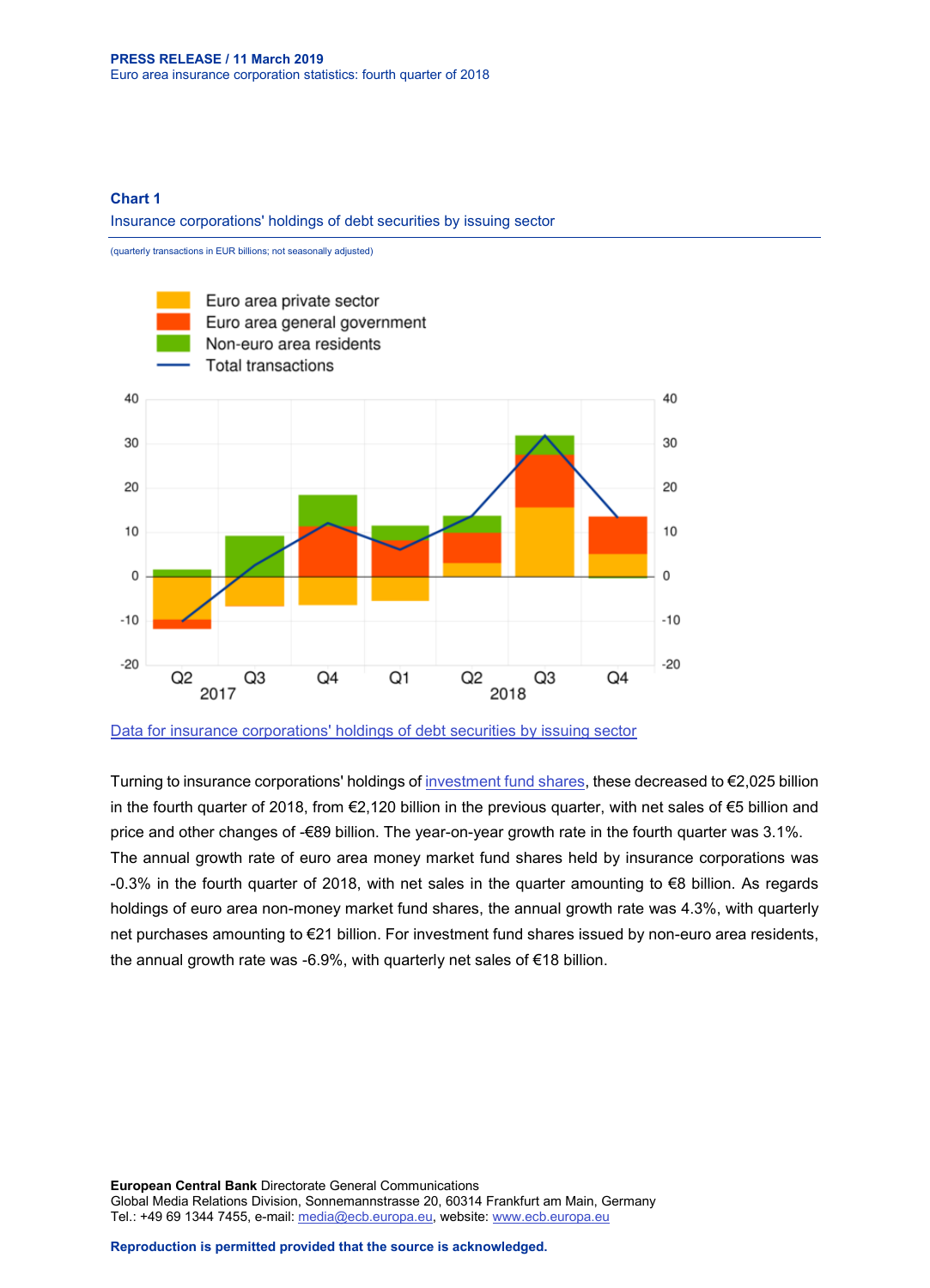#### **Chart 2**

Insurance corporations' holdings of investment fund shares by issuing sector

(quarterly transactions in EUR billions; not seasonally adjusted)



[Data for insurance corporations' holdings of investment fund shares by issuing sector](https://sdw.ecb.europa.eu/browseSelection.do?type=series&q=ICB.Q.U2.X.S128.A61.T.4.U2.S12K._T.EUR%2c+ICB.Q.U2.X.S128.A62.T.4.U2.S124._T.EUR%2c++ICB.Q.U2.X.S128.A60.T.4.U4.S1._T.EUR%2c+ICB.Q.U2.X.S128.A60.T.4.W0.S1._T.EUR&node=SEARCHRESULTS&ec=&oc=&rc=&cv=&pb=&dc=&df=)

In terms of main liabilities, total [insurance technical reserves](https://sdw.ecb.europa.eu/browseSelection.do?type=series&q=ICB.Q.U2.X.S128.L40.T.1.W0.S1._T.EUR+ICB.Q.U2.X.S128.L41.T.1.W0.S1._T.EUR++ICB.Q.U2.X.S128.L411.T.1.W0.S1._T.EUR+&node=SEARCHRESULTS&ec=&oc=&rc=&cv=&pb=&dc=&df=) of insurance corporations amounted to €5,943 billion in the fourth quarter of 2018, down from €6,035 billion in the third quarter. Life insurance technical reserves accounted for 91.0% of total insurance technical reserves in the fourth quarter. Unit-linked products amounted to €1,133 billion, accounting for 20.9% of total life insurance technical reserves.

### **Annex**

[Table: Annex to the table on euro area insurance corporations](http://sdw.ecb.europa.eu/web/generator/prl/pr_icb_0101_2018q4.pdf)

**For media queries, please contact Stefan Ruhkamp, tel.: +49 69 1344 5057.**

**European Central Bank** Directorate General Communications Global Media Relations Division, Sonnemannstrasse 20, 60314 Frankfurt am Main, Germany Tel.: +49 69 1344 7455, e-mail: [media@ecb.europa.eu,](mailto:media@ecb.europa.eu) website[: www.ecb.europa.eu](http://www.ecb.europa.eu/)